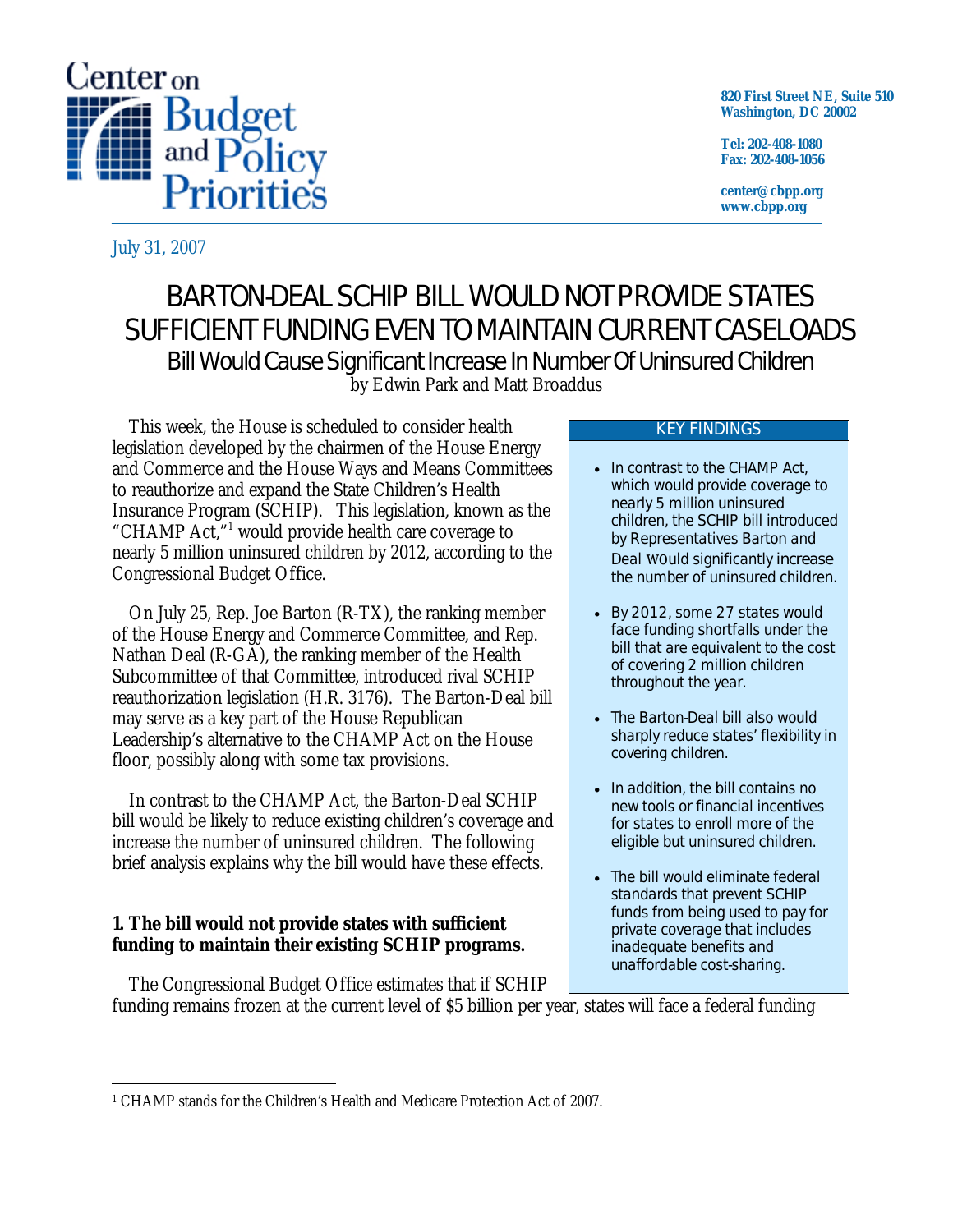shortfall of \$13.4 billion over the next five years (fiscal years  $2008-2012$ ).<sup>2</sup> CBO estimates that by 2012, some 35 states would have insufficient federal funding to maintain their current programs, and the number of children and pregnant women enrolled in an average month would fall approximately 1.4 million below today's level.3

The CHAMP Act would avert these shortfalls and also would provide states with additional funds to cover substantial numbers of uninsured children. The Barton-Deal bill would not. Over the next five years, it would provide only \$11.5 billion above the current SCHIP funding level, or about \$2 billion less than what CBO estimates is needed just to sustain current state SCHIP programs.

Moreover, the Barton-Deal bill would exacerbate this problem in several ways that would magnify the depth of the cuts many states would have to institute in their SCHIP programs and consequently enlarge the number of children who would lose coverage.

- The bill would use a formula to allocate SCHIP funds among states under which a substantial share of the bill's \$11.5 billion in additional SCHIP funding would be directed to states that may not need them, while the states with the greatest funding needs (particularly states that have faced federal funding shortfalls in recent years) would receive insufficient funds to maintain their current caseloads. In 2008, some 14 states would face an estimated SCHIP federal funding shortfall of \$1 billion under the bill. $4$
- The bill also would change current law to *prohibit* the redistribution of unspent funds from states that leave funds unspent to states that need and can use the funds. (Currently, funds provided to a state that remain unspent after three years are redistributed to other states.) As a result, the bill would result in an estimated *\$2 billion to \$3 billion in unspent funds expiring and reverting to the U. S. Treasury* over the next five years, even as many other states were being forced to cut their programs and to cast low-income children into the ranks of the uninsured, due to a lack of adequate federal funding.

The net result of the various features of the Barton-Deal bill would be a total estimated federal funding shortfall of \$10.8 billion over the next five years. By 2012, some 27 states would have inadequate federal SCHIP funding to sustain their current programs. The shortfall would reach \$3.2 billion in 2012 alone, equal to the cost of covering 2 million children per month throughout the year (see Table 1 on page 3).

 $\overline{a}$ 2 See Congressional Budget Office, "Fact Sheet for CBO's March 2007 Baseline: State Children's Health Insurance Program," February 23, 2007 and Edwin Park, "CBO Estimates That States Will Face Federal SCHIP Shortfalls of \$13.4 Billion Over Next Five Years," Center on Budget and Policy Priorities, February 26, 2007. It is likely that a new estimate of the shortfall would be larger today, due to higher SCHIP spending projections reported by states in the most recent SCHIP expenditure data from May 2007.

<sup>3</sup> CBPP analysis of CBO estimates.

<sup>4</sup> This estimate comes from the Center on Budget and Policy Priorities' SCHIP expenditure model, which is based on the model developed by the actuaries at the Center for Medicare and Medicaid Services at the U.S. Department of Health and Human Services. This estimate measures how short states would fall of the funding they would need to maintain their current SCHIP programs, with current state participation rates and eligibility criteria.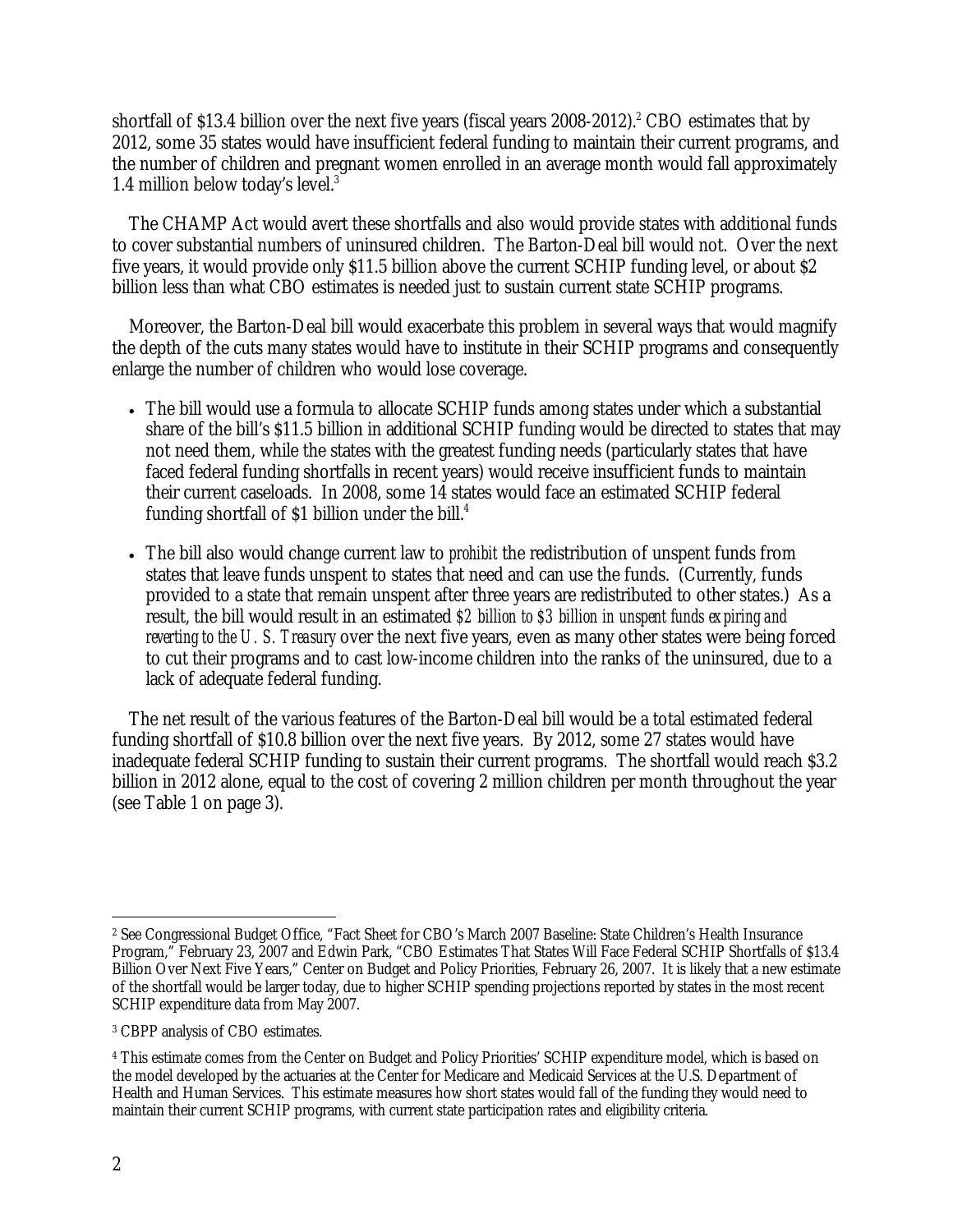## **2. The bill sharply restricts existing state flexibility in covering children and parents.**

Throughout the SCHIP program's history, states have enjoyed flexibility to provide SCHIP coverage to children in modest-income families — that is, families with incomes above 200 percent of the poverty line (now about \$34,300 for a family of three). Currently, 23 states and the District of Columbia cover children above 200 percent of the poverty line or are in the process of implementing such an expansion.

The Barton-Deal bill would restrict SCHIP eligibility to 250 percent of the poverty line. Furthermore, states would be barred from covering children with incomes between 200 percent and 250 percent of the poverty line (between \$34,000 and \$42,900 for a family of three) unless they already cover 90 percent of the eligible low-income children in the state (defined as children below 200 percent of the poverty line).

Hardly any means-tested program reaches 90 percent of the individuals or families eligible for it, and *only two* states currently meet this threshold — Hawaii and Vermont. As a result, the 21 other states and the District of Columbia would be forced to scale back their current SCHIP eligibility levels and to remove children from the program,

## TABLE 1

#### 27 States Projected to Face Federal SCHIP Financing Shortfalls in 2012 Under H.R. 3176

| <b>State</b>  | Projected<br><b>Federal Funding</b><br><b>Shortfall in 2012</b> |
|---------------|-----------------------------------------------------------------|
| Alabama       | \$30,009,000                                                    |
| Arizona       | \$43,925,000                                                    |
| Arkansas      | \$90,233,000                                                    |
| California    | \$467,345,000                                                   |
| Georgia       | \$296,989,000                                                   |
| Hawaii        | \$6,346,000                                                     |
| Illinois      | \$414,961,000                                                   |
| Iowa          | \$46,097,000                                                    |
| Louisiana     | \$84,498,000                                                    |
| Maryland      | \$40,073,000                                                    |
| Massachusetts | \$282,818,000                                                   |
| Michigan      | \$90,942,000                                                    |
| Minnesota     | \$35,024,000                                                    |
| Missouri      | \$28,023,000                                                    |
| Montana       | \$4,714,000                                                     |
| Nebraska      | \$18,975,000                                                    |
| New Jersey    | \$251,352,000                                                   |
| New Mexico    | \$63,281,000                                                    |
| New York      | \$265,207,000                                                   |
| Ohio          | \$64,387,000                                                    |
| Oklahoma      | \$62,432,000                                                    |
| Oregon        | \$13,502,000                                                    |
| Rhode Island  | \$66,675,000                                                    |
| Texas         | \$322,322,000                                                   |
| Utah          | \$26,365,000                                                    |
| Virginia      | \$40,652,000                                                    |
| Wisconsin     | \$77,667,000                                                    |
| <b>TOTAL</b>  | \$3,234,812,000                                                 |

many of whom would likely become uninsured. Hawaii and Vermont would have to cut their programs as well, even though they do reach at least 90 percent of their eligible low-income children; these two states cover children up to 300 percent of the poverty line and would be barred from continuing to use SCHIP funds to cover children above 250 percent of the poverty line.

The bill would take away state flexibility in other ways as well. Of particular note, the bill would mandate the development and issuance of new federal rules governing how family income is to be measured, and would require states to substitute these new federal rules for the rules they now use. The new federal rules could be substantially more restrictive than the rules that many states use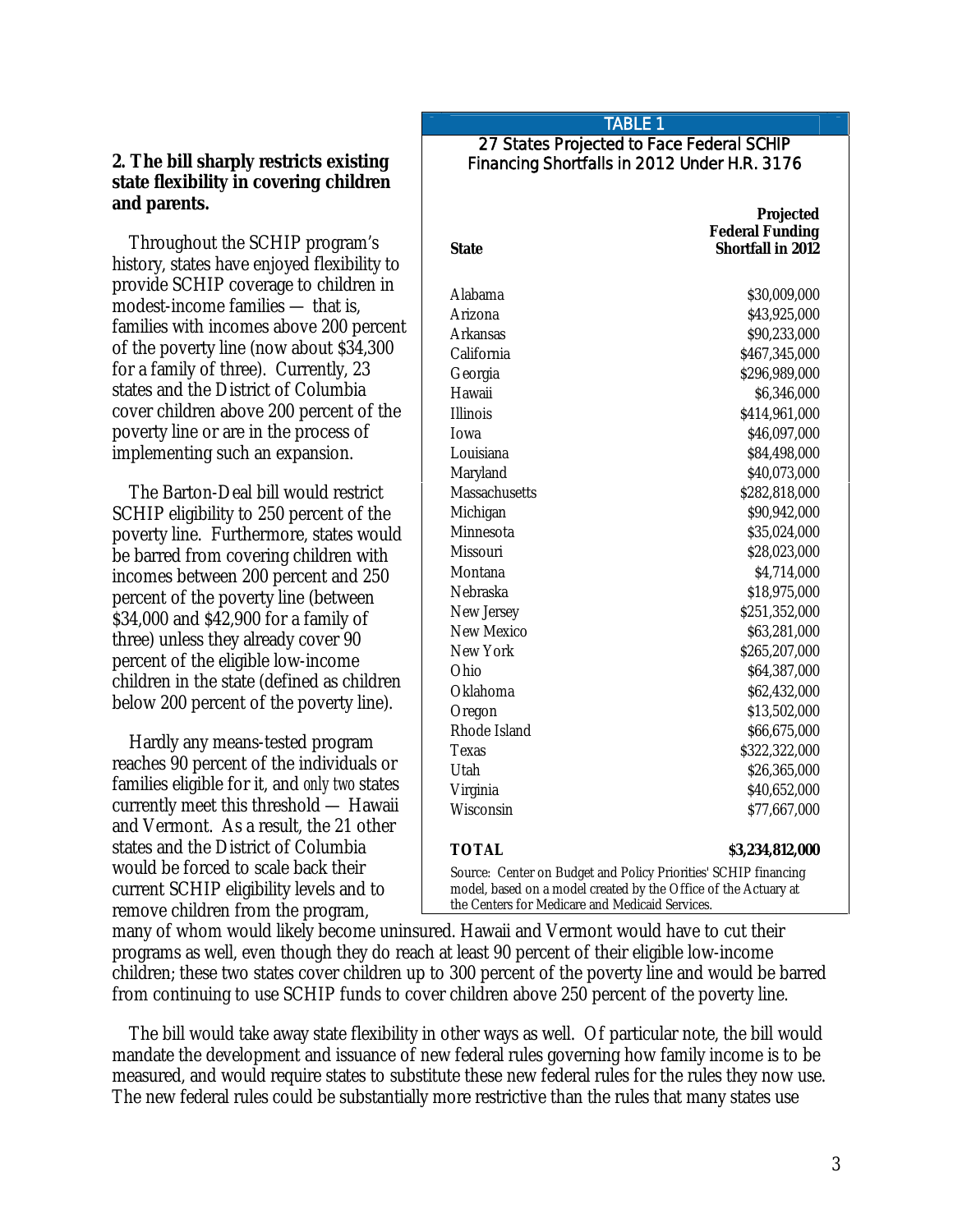today. For example, there are 11 states (in addition to the 23 states and the District of Columbia noted above) that disregard income used for certain purposes — such as child care costs — and as a result, enable some children with gross incomes above 200 percent of the poverty line to qualify. As a consequence of the elimination of state "income disregards" and their replacement by yet-to-bedeveloped federal rules, the Barton-Deal legislation could require a total of up to 34 states (and the District of Columbia) to cut back their income eligibility limits for SCHIP, likely causing a number of children who now receive SCHIP to end up without insurance.

Finally, in yet another restriction on state flexibility, the bill would prohibit the relatively small number of states that do so from continuing to use SCHIP funds to provide health insurance to low-income *parents* of children who are enrolled in Medicaid or SCHIP. These states are providing such coverage under waivers approved by the federal government — in most cases, by the Bush Administration.

Various studies have found that covering children and their parents together results in a larger share of the eligible children being enrolled and receiving needed health care services. In response to a question posed during the Senate Finance Committee's consideration of SCHIP legislation on July 19, Congressional Budget Office director Peter Orszag explained that "restricting eligibility to parents does have an effect on take up among children…. for every 3 or 4 parents you lose, you might lose 1 or 2 kids, for example." As a consequence, not only would the approximately 300,000 low-income parents who now receive coverage through SCHIP lose such coverage and be at risk of becoming uninsured, but some of their children could become uninsured as well.

#### **3. The bill contains no new tools or financial incentives for states to enroll more of the eligible but uninsured children.**

Peer-reviewed academic studies have estimated that there are between 5 million and 6 million lowincome children who are eligible for Medicaid or SCHIP but are not enrolled and are uninsured. (The Congressional Budget Office concurs that this is the best estimate.<sup>5</sup>) Both the CHAMP Act and the bipartisan children's health legislation approved by the Senate Finance Committee on July 19 include new tools to help states find and enroll more of these eligible, uninsured low-income children. For example, the House bill includes an "Express Lane" option (the Senate bill includes a ten-state Express Lane demonstration project) to allow SCHIP and Medicaid agencies to use income information collected by other benefit programs to streamline the enrollment process. Both bills also grant states some increased flexibility in complying with the citizenship documentation requirement for Medicaid-eligible individuals enacted in 2006, which has led to substantial numbers of citizen children and parents losing coverage because they lack ready access to a birth certificate or passport. $^6$ 

 $\overline{a}$ 

<sup>5</sup> Letter from Peter Orszag to Senator Max Baucus, Chairman of the Senate Finance Committee, Congressional Budget Office, July 24, 2007.

<sup>6</sup> Government Accountability Office, "Medicaid: States Reported that Citizenship Documentation Requirement Resulted in Enrollment Declines for Eligible Citizens and Posed Administrative Burdens," June 2007; Donna Cohen Ross, "Medicaid Documentation Requirement Disproportionately Harms Non-Hispanics, New Data Show: Rule Mostly Harms U.S. Citizen Children, Not Undocumented Immigrants," Center on Budget and Policy Priorities, July 10, 2007; and Donna Cohen Ross, "New Medicaid Citizenship Documentation Requirement Is Taking a Toll: States Report Enrollment Is Down and Administrative Costs Are Up," Center on Budget and Policy Priorities, Revised March 9, 2007.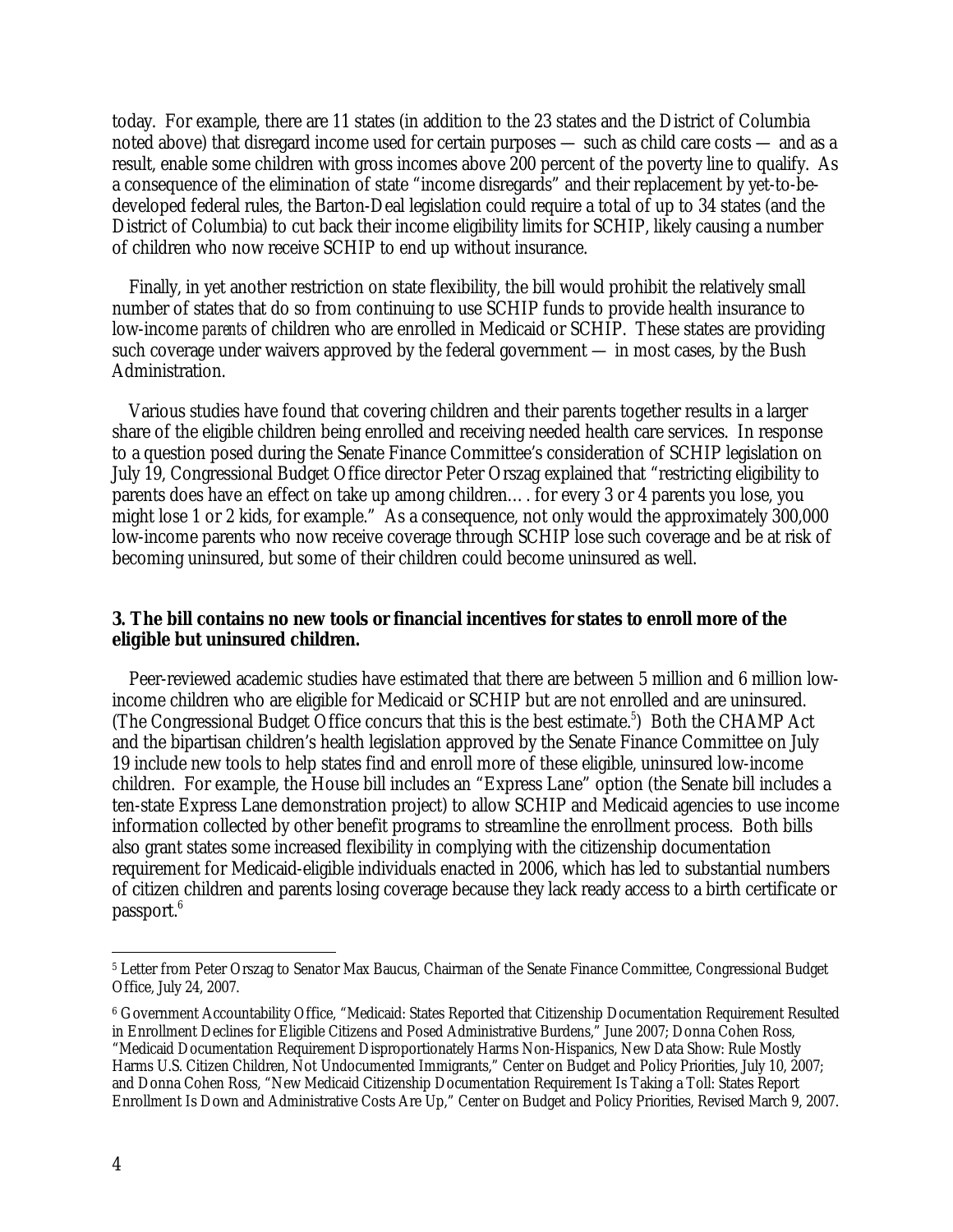Similarly, both the CHAMP Act and the Senate Finance Committee bill provide financial incentives for states to increase enrollment among eligible low-income children, particularly poor uninsured children who are eligible for Medicaid. For example, the CHAMP Act provides bonus payments to states that adopt a number of procedures to streamline and simplify the enrollment process and succeed in raising enrollment in Medicaid and SCHIP above certain target levels. These incentives are a primary reason that CBO estimates the CHAMP Act would lead to nearly 5 million uninsured children gaining coverage, nearly 3 million of whom would be uninsured children eligible for Medicaid, many of whom live below the poverty line.

The Barton-Deal bill, by contrast, would not provide *any* new enrollment tools or financial incentives for states. (The bill would require states to indicate how they will cover at least 90 percent of low-income children who lack access to private coverage, but since the bill would not provide states sufficient funding even to maintain their existing programs, let alone to cover more uninsured children, this requirement would have little meaning.)

### **4. The bill would allow the diversion of SCHIP funds to private coverage that offers inadequate benefits and unaffordable cost-sharing, because the bill would effectively repeal current federal standards that provide safeguards against such actions.**

Under current law, states may establish "premium assistance" programs, under which they enroll SCHIP-eligible children in employer-sponsored health insurance and use SCHIP funds to help pay the required premiums for such coverage. States must ensure that using SCHIP funds to enroll eligible children in an employer plan would be no more costly than enrolling the child in SCHIP directly. State SCHIP programs also must provide supplemental (or "wrap-around") benefits if the benefits provided under the employer-based plan are less comprehensive than the benefits that the child otherwise would receive under SCHIP. Finally, states must ensure that the premiums, deductibles and co-payments charged to the child's family would not be greater than the maximum amount allowed under SCHIP, which is generally 5 percent of a family's annual income. A modest number of states operate such "premium assistance" programs as part of their SCHIP (and Medicaid) programs.

The Barton-Deal bill would *mandate* that all states operate a premium assistance option for children in families that have access to employer-based health insurance. The bill also would require states to provide "alternative coverage options" through private insurance companies, presumably in the individual health insurance market. Under both the premium assistance option and the other private-coverage options, the current requirements for cost-effectiveness, benefit adequacy, and affordable cost-sharing would essentially be waived. For the first time, SCHIP funds could be used to enroll children in private coverage that provides scaled-back health coverage for children, charges deductibles and co-payments that low-income families may have difficulty affording, or costs *more*  than it would cost to enroll the children directly in SCHIP.

Enrollment in these private coverage options would be voluntary for parents. But low-income parents may have considerable difficulty understanding all of the differences between the benefits and cost-sharing requirements under a private coverage option and under the state SCHIP program. Significant numbers of low-income children could end up in health plans with fewer benefits and substantially higher cost-sharing charges and be made significantly worse off than under current law.